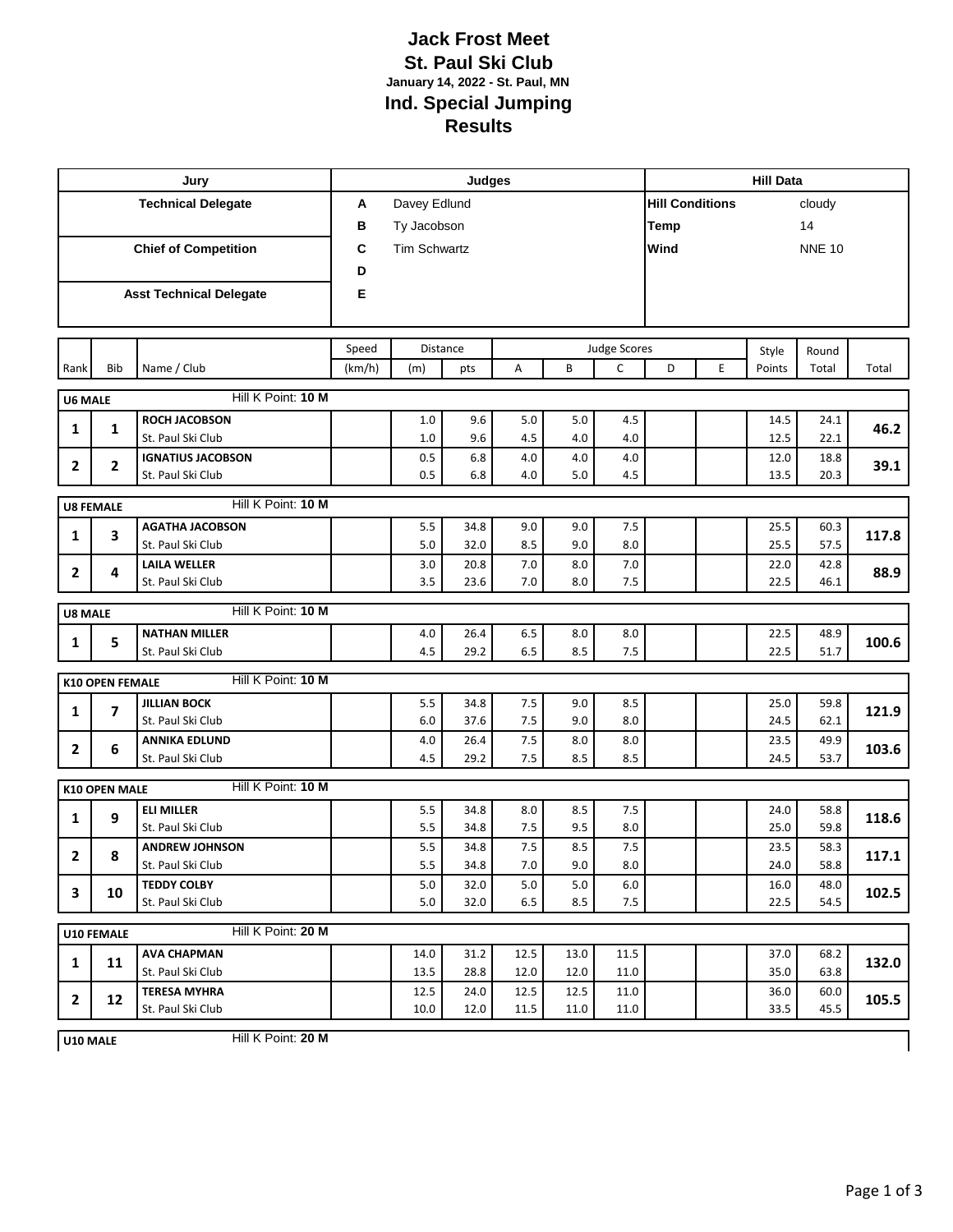## **Jack Frost Meet St. Paul Ski Club January 14, 2022 - St. Paul, MN Ind. Special Jumping Results**

|                |                        |                         | Speed  | Distance |                          | <b>Judge Scores</b> |      |      |   |   | Style          | Round                    |       |  |  |
|----------------|------------------------|-------------------------|--------|----------|--------------------------|---------------------|------|------|---|---|----------------|--------------------------|-------|--|--|
| Rank           | <b>Bib</b>             | Name / Club             | (km/h) | (m)      | pts                      | A                   | B    | C    | D | E | Points         | Total                    | Total |  |  |
|                |                        |                         |        |          |                          |                     |      |      |   |   |                |                          |       |  |  |
| 1              | 14                     | <b>SILAS MAKI</b>       |        | 14.0     | 31.2                     | 12.0                | 13.5 | 12.0 |   |   | 37.5           | 68.7                     | 139.8 |  |  |
|                |                        | St. Paul Ski Club       |        | 14.5     | 33.6                     | 12.0                | 13.5 | 12.0 |   |   | 37.5           | 71.1                     |       |  |  |
| $\overline{2}$ | 13                     | <b>ANDREW JOHNSON</b>   |        | 9.0      | 7.2                      | 10.0                | 12.0 | 11.0 |   |   | 33.0           | 40.2                     | 86.7  |  |  |
|                |                        | St. Paul Ski Club       |        | 10.0     | 12.0                     | 11.0                | 12.0 | 11.5 |   |   | 34.5           | 46.5                     |       |  |  |
|                | <b>K20 OPEN MALE</b>   | Hill K Point: 20 M      |        |          |                          |                     |      |      |   |   |                |                          |       |  |  |
| $\mathbf{1}$   | 16                     | <b>JOSIAH MILLER</b>    |        | 13.5     | 28.8                     | 11.0                | 13.0 | 12.0 |   |   | 36.0           | 64.8                     | 132.0 |  |  |
|                |                        | St. Paul Ski Club       |        | 14.0     | 31.2                     | 11.5                | 13.0 | 11.5 |   |   | 36.0           | 67.2                     |       |  |  |
| $\overline{2}$ | 15                     | <b>HARVEY MHYRA</b>     |        |          |                          |                     |      |      |   |   |                | $\blacksquare$           |       |  |  |
|                |                        | St. Paul Ski Club       |        |          | $\overline{\phantom{a}}$ |                     |      |      |   |   | $\blacksquare$ | $\overline{\phantom{a}}$ |       |  |  |
|                |                        |                         |        |          |                          |                     |      |      |   |   |                |                          |       |  |  |
|                | <b>U12 FEMALE</b>      | Hill K Point: 30 M      |        |          |                          |                     |      |      |   |   |                |                          |       |  |  |
| $\mathbf{1}$   | 20                     | <b>ALAINA NEWTON</b>    |        | 15.0     | $\overline{a}$           | 13.0                | 14.0 | 12.5 |   |   | 39.5           | 39.5                     | 83.0  |  |  |
|                |                        | St. Paul Ski Club       |        | 16.0     | 4.0                      | 13.0                | 14.0 | 12.5 |   |   | 39.5           | 43.5                     |       |  |  |
| $\overline{2}$ | 18                     | LOUISA JACOBSON         |        | 13.0     | (8.0)                    | 11.0                | 13.0 | 12.5 |   |   | 36.5           | 28.5                     | 72.5  |  |  |
|                |                        | St. Paul Ski Club       |        | 16.0     | 4.0                      | 13.0                | 14.0 | 13.0 |   |   | 40.0           | 44.0                     |       |  |  |
| 3              | 19                     | <b>DELIA JACOBSON</b>   |        | 14.0     | (4.0)                    | 13.0                | 13.5 | 13.0 |   |   | 39.5           | 35.5                     | 72.0  |  |  |
|                |                        | St. Paul Ski Club       |        | 14.5     | (2.0)                    | 13.0                | 13.5 | 12.0 |   |   | 38.5           | 36.5                     |       |  |  |
| 4              | 17                     | <b>AVA CHAPMAN</b>      |        | 14.0     | (4.0)                    | 12.0                | 13.5 | 13.0 |   |   | 38.5           | 34.5                     | 68.5  |  |  |
|                |                        | St. Paul Ski Club       |        | 14.0     | (4.0)                    | 12.0                | 13.5 | 12.5 |   |   | 38.0           | 34.0                     |       |  |  |
| 5              | 21                     | <b>AISLEY EDLUND</b>    |        | 11.0     | (16.0)                   | 12.0                | 13.0 | 12.0 |   |   | 37.0           | 21.0                     | 42.0  |  |  |
|                |                        | St. Paul Ski Club       |        | 11.0     | (16.0)                   | 12.0                | 13.0 | 12.0 |   |   | 37.0           | 21.0                     |       |  |  |
| U12 MALE       |                        | Hill K Point: 30 M      |        |          |                          |                     |      |      |   |   |                |                          |       |  |  |
| 1              | 23                     | <b>JACOB LARSON</b>     |        | 23.0     | 32.0                     | 14.0                | 14.5 | 13.5 |   |   | 42.0           | 74.0                     | 154.5 |  |  |
|                |                        | St. Paul Ski Club       |        | 24.5     | 38.0                     | 14.5                | 15.0 | 13.0 |   |   | 42.5           | 80.5                     |       |  |  |
| $\mathbf{2}$   | 22                     | <b>CALEB MAKI</b>       |        | 22.5     | 30.0                     | 14.5                | 14.5 | 13.0 |   |   | 42.0           | 72.0                     | 146.5 |  |  |
|                |                        | St. Paul Ski Club       |        | 23.0     | 32.0                     | 14.5                | 15.0 | 13.0 |   |   | 42.5           | 74.5                     |       |  |  |
|                |                        | Hill K Point: 30 M      |        |          |                          |                     |      |      |   |   |                |                          |       |  |  |
|                | <b>K30 OPEN FEMALE</b> |                         |        |          |                          |                     |      |      |   |   |                |                          |       |  |  |
| 1              | 24                     | <b>GEMMA JACOBSON</b>   |        | 16.5     | 6.0                      | 13.5                | 14.0 | 13.0 |   |   | 40.5           | 46.5                     | 96.0  |  |  |
|                |                        | St. Paul Ski Club       |        | 17.0     | 8.0                      | 14.0                | 14.5 | 13.0 |   |   | 41.5           | 49.5                     |       |  |  |
| U16 MALE       |                        | Hill K Point: 46 M      |        |          |                          |                     |      |      |   |   |                |                          |       |  |  |
|                |                        | <b>GABRIEL JACOBSON</b> |        | 37.5     | 32.8                     | 16.0                | 16.5 | 15.0 |   |   | 47.5           | 80.3                     |       |  |  |
| 1              | 25                     | St. Paul Ski Club       |        | 34.5     | 23.2                     | 16.0                | 16.0 | 15.5 |   |   | 47.5           | 70.7                     | 151.0 |  |  |
|                |                        |                         |        |          |                          |                     |      |      |   |   |                |                          |       |  |  |
| U20 MALE       |                        | Hill K Point: 46 M      |        |          |                          |                     |      |      |   |   |                |                          |       |  |  |
| 1              | 26                     | <b>OLIVER JACOBSON</b>  |        | 35.0     | 24.8                     | 16.0                | 16.0 | 14.5 |   |   | 46.5           | 71.3                     | 162.1 |  |  |
|                |                        | St. Paul Ski Club       |        | 40.0     | 40.8                     | 17.0                | 17.0 | 16.0 |   |   | 50.0           | 90.8                     |       |  |  |